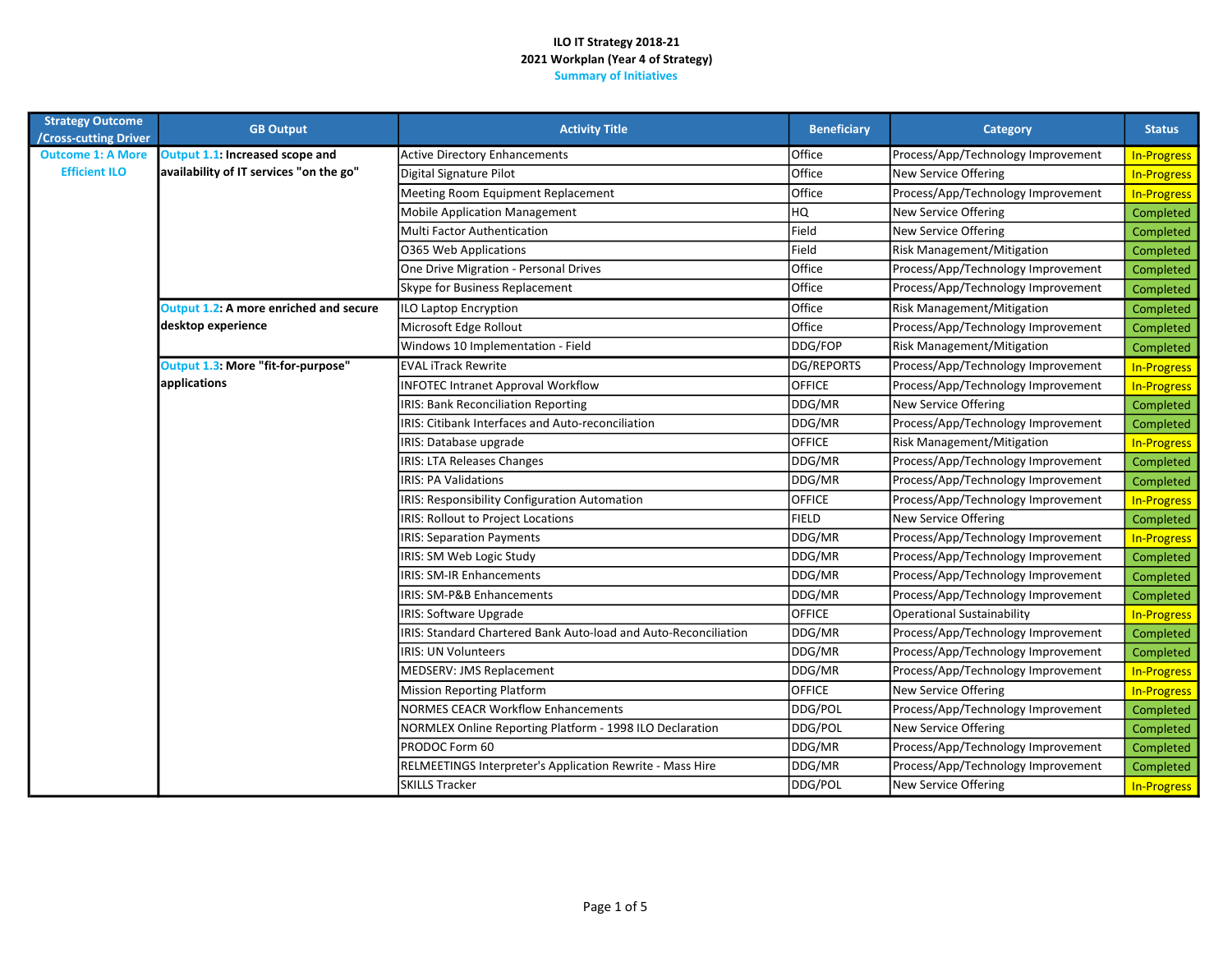| <b>Outcome 2: A More</b>                                   | Output 2.1: Improved quality and use of        | Google Scholar Publishing                                | <b>OFFICE</b>              | New Service Offering               | Completed          |
|------------------------------------------------------------|------------------------------------------------|----------------------------------------------------------|----------------------------|------------------------------------|--------------------|
| <b>Insightful ILO</b>                                      | IILO data                                      | IATI Data Publishing                                     | <b>OFFICE</b>              | Strategy/Governance/Policy         | <b>In-Progress</b> |
|                                                            |                                                | ILO Filesystem Restructuring                             | <b>OFFICE</b>              | <b>Operational Sustainability</b>  | <b>In-Progress</b> |
|                                                            |                                                | Institutional Repository collection management           | <b>OFFICE</b>              | Strategy/Governance/Policy         | Completed          |
|                                                            |                                                | nternational Labour Review - harmonization of metadata   | <b>OFFICE</b>              | Strategy/Governance/Policy         | Completed          |
|                                                            |                                                | Measure impact of ILO Publications - Altmetrics          | <b>OFFICE</b>              | New Service Offering               | Completed          |
|                                                            |                                                | Metadata Enhancements for OCLC and Google Scholar        | <b>OFFICE</b>              | New Service Offering               | Completed          |
|                                                            | <b>Output 2.2: Enhanced and actionable</b>     | COVID-19 Vaccination Portal and Reporting                | <b>OFFICE</b>              | New Service Offering               | Completed          |
|                                                            | business intelligence                          | <b>HUBBLE Financial Reporting Implementation</b>         | DDG/MR                     | Management & Overhead              | Completed          |
|                                                            |                                                | Liaison Programme Support for Research                   | <b>OFFICE</b>              | Process/App/Technology Improvement | Completed          |
| Output 2.3: More "fit-for-purpose"<br>web-based dashboards |                                                | DDG/P Flagship Dashboard                                 | DDG/POL                    | New Service Offering               | <b>In-Progress</b> |
|                                                            |                                                | <b>Employment and Labour Markets Policies Database</b>   | DDG/POL                    | Process/App/Technology Improvement | Completed          |
|                                                            |                                                | FINANCE - Accounts Reporting Dashboard Phase I           | <b>OFFICE</b>              | New Service Offering               | Completed          |
|                                                            |                                                | <b>GSO Data Visualization Enhancements</b>               | DDG/POL                    | Process/App/Technology Improvement | Completed          |
|                                                            |                                                | IRIS: TC 1% Levy                                         | DDG/FOP                    | New Service Offering               | <b>In-Progress</b> |
|                                                            | OBW Dashboard Implementation                   | <b>OFFICE</b>                                            | Management & Overhead      | Completed                          |                    |
|                                                            | Procurement Dashboard                          | DDG/MR                                                   | New Service Offering       | Completed                          |                    |
|                                                            | Countries and territories list                 | <b>OFFICE</b>                                            | Strategy/Governance/Policy | Completed                          |                    |
|                                                            | Follow-up Research Services Platform (Esploro) | <b>OFFICE</b>                                            | New Service Offering       | Completed                          |                    |
|                                                            |                                                | Mapping of document and publication types across systems | <b>OFFICE</b>              | Strategy/Governance/Policy         | Completed          |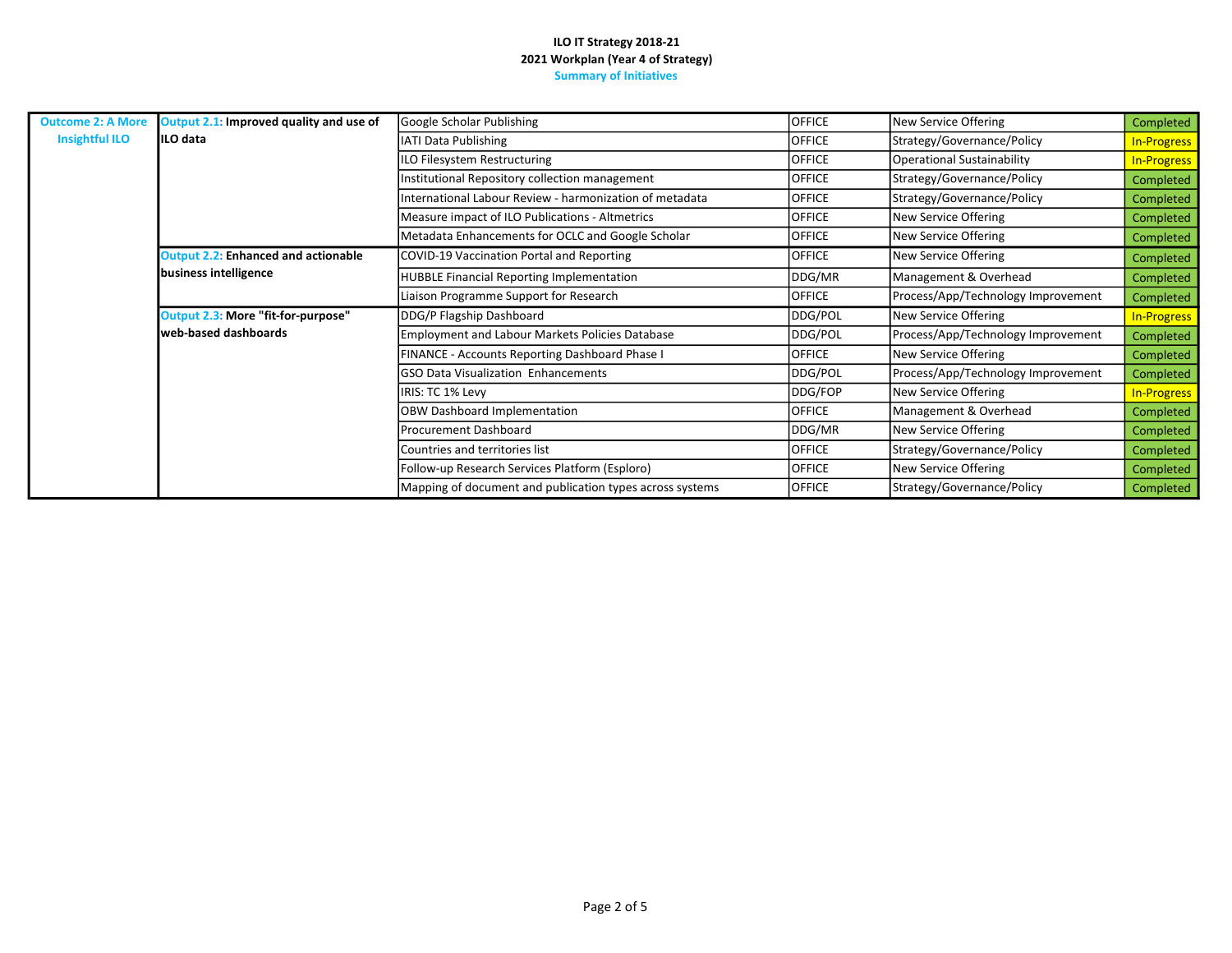| <b>Outcome 3: A More</b> | Output 3.1: Enriched collaboration tools in FOP COVID-19 Site (INFOFOP) |                                                              | DDG/FOP       | New Service Offering               | Completed          |
|--------------------------|-------------------------------------------------------------------------|--------------------------------------------------------------|---------------|------------------------------------|--------------------|
| <b>Collaborative ILO</b> | support of substantive delivery                                         | Microsoft Teams Global Rollout                               | OFFICE        | Process/App/Technology Improvement | <b>In-Progress</b> |
|                          |                                                                         | Microsoft Teams Pilots                                       | <b>OFFICE</b> | New Service Offering               | Completed          |
|                          |                                                                         | Procurement Collaboration Workspace                          | DDG/MR        | Process/App/Technology Improvement | Completed          |
|                          | <b>Output 3.2: Improved Intranet</b>                                    | <b>Extranet Implementation</b>                               | <b>OFFICE</b> | Process/App/Technology Improvement | Completed          |
|                          |                                                                         | ILO SharePoint Migration to Azure                            | DDG/MR        | <b>Operational Sustainability</b>  | <b>In-Progress</b> |
|                          |                                                                         | Intranet Site: COSH                                          | DDG/MR        | Process/App/Technology Improvement | Completed          |
|                          |                                                                         | <b>Intranet Site: FACILITIES</b>                             | DDG/MR        | Process/App/Technology Improvement | Completed          |
|                          |                                                                         | Intranet Site: HR/TALENT                                     | DDG/MR        | Process/App/Technology Improvement | Completed          |
|                          |                                                                         | <b>Intranet Site: ILO LIBRARY</b>                            | <b>OFFICE</b> | Process/App/Technology Improvement | Completed          |
|                          |                                                                         | Intranet Site: JAAB                                          | DDG/MR        | Process/App/Technology Improvement | Completed          |
|                          |                                                                         | Intranet Site: Microsoft Teams intranet resource centre      | <b>OFFICE</b> | New Service Offering               | Completed          |
|                          |                                                                         | <b>Intranet Site: RELMEETINGS</b>                            | DDG/MR        | Process/App/Technology Improvement | Completed          |
|                          |                                                                         | Intranet Site: Staff Welfare Office                          | DDG/MR        | Process/App/Technology Improvement | Completed          |
|                          |                                                                         | Intranet: Navigation Redesign                                | <b>OFFICE</b> | Process/App/Technology Improvement | Completed          |
|                          |                                                                         | Intranet: Homepage Redesign                                  | <b>OFFICE</b> | Process/App/Technology Improvement | Completed          |
|                          |                                                                         | Intranet: Migrate remaining legacy sites to SharePoint       | <b>OFFICE</b> | Process/App/Technology Improvement | Completed          |
|                          | <b>Output 3.3: Improved Public-facing</b>                               | EIIP Interactive World Map for Public Works Programmes (PWP) | DDG/POL       | New Service Offering               | <b>In-Progress</b> |
|                          | <b>I</b> Websites                                                       | MIGRANT Project Map                                          | DDG/POL       | New Service Offering               | <b>In-Progress</b> |
|                          |                                                                         | Public Website Replacement                                   | <b>OFFICE</b> | Process/App/Technology Improvement | <b>In-Progress</b> |
|                          |                                                                         | SKILLS Knowledge Sharing Platform Renewal                    | DDG/POL       | Process/App/Technology Improvement | Completed          |
|                          |                                                                         | Trade and Decent Work Platform                               | DDG/POL       | New Service Offering               | Completed          |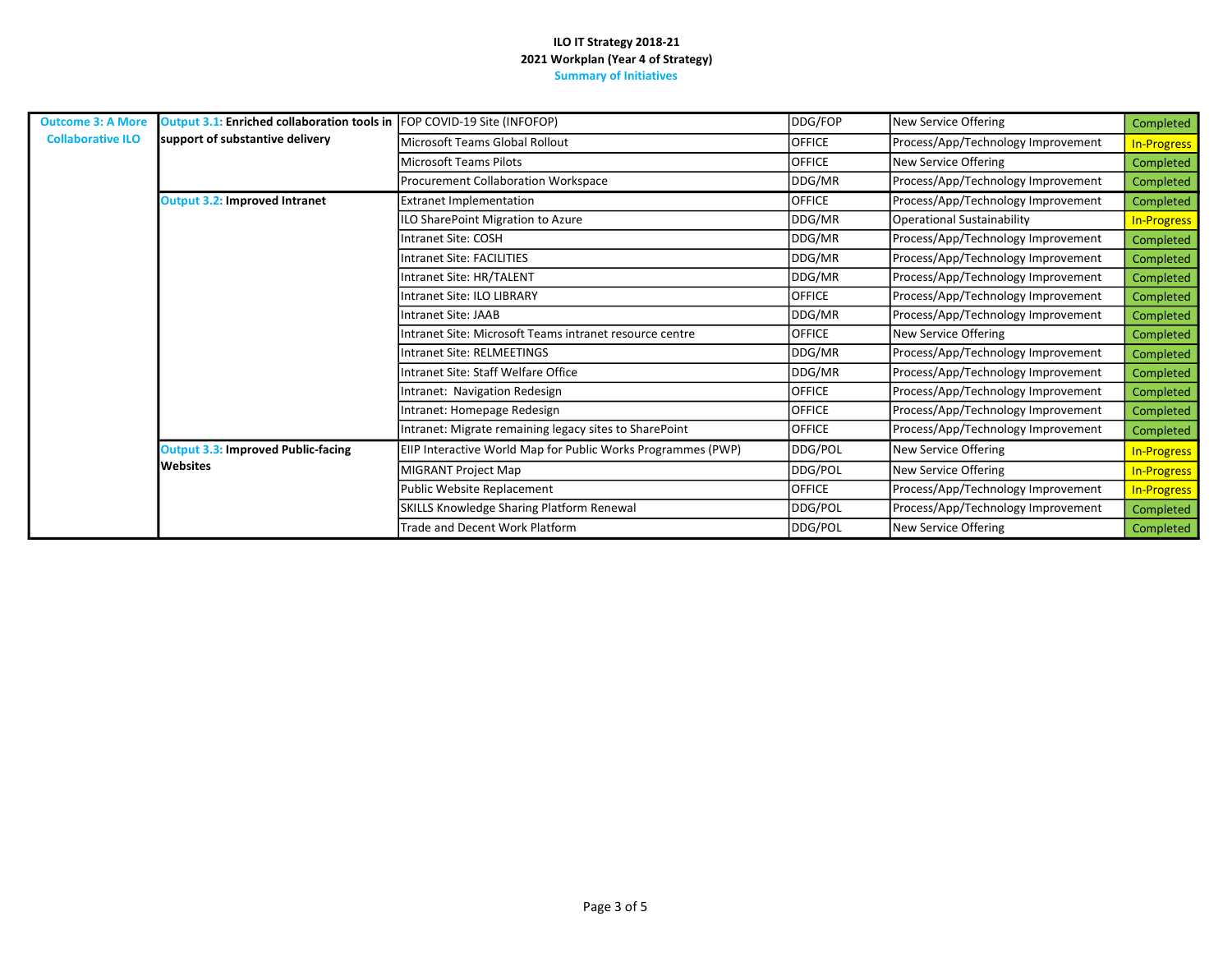| <b>Strategy Outcome</b><br>/Cross-cutting Driver | <b>GB Output</b>                | <b>Activity Title</b>                                 | <b>Beneficiary</b> | Category                           | <b>Status</b>      |
|--------------------------------------------------|---------------------------------|-------------------------------------------------------|--------------------|------------------------------------|--------------------|
| <b>CC Driver 1</b>                               | <b>Information Security</b>     | Centralized Password Management                       | <b>OFFICE</b>      | Process/App/Technology Improvement | Completed          |
|                                                  |                                 | Cloud computing security                              | <b>OFFICE</b>      | Risk Management/Mitigation         | Completed          |
|                                                  |                                 | <b>IT Security Compliance</b>                         | <b>OFFICE</b>      | Strategy/Governance/Policy         | Completed          |
|                                                  |                                 | McAfee to Microsoft End-point Security Migration      | <b>OFFICE</b>      | Process/App/Technology Improvement | Completed          |
|                                                  |                                 | Network Access Control Deployment - Field             | DDG/FOP            | Process/App/Technology Improvement | <b>In-Progress</b> |
|                                                  |                                 | Threat and Vulnerability Management Project           | <b>OFFICE</b>      | Risk Management/Mitigation         | Completed          |
| <b>CC Driver 2</b>                               | Governance                      | FINANCE - Fixed Assets Reporting                      | DDG/MR             | Risk Management/Mitigation         | Completed          |
|                                                  |                                 | ISO 27001 Recertification Audit                       | OFFICE             | Strategy/Governance/Policy         | Completed          |
|                                                  |                                 | IT Chargeback 2020-21 Implementation - DC             | <b>OFFICE</b>      | Management & Overhead              | Completed          |
| <b>CC Driver 3</b>                               | <b>Service-Level Management</b> | Centralized Log Management                            | <b>OFFICE</b>      | <b>Operational Sustainability</b>  | <b>In-Progress</b> |
|                                                  |                                 | Cisco Maintenance Contract Evaluation                 | <b>OFFICE</b>      | <b>Operational Sustainability</b>  | Completed          |
|                                                  |                                 | DB Upgrade to 19c for APEX and PLSQL Applications     | <b>OFFICE</b>      | Process/App/Technology Improvement | Completed          |
|                                                  |                                 | <b>Emergency Notification Migration to EverBridge</b> | <b>OFFICE</b>      | Process/App/Technology Improvement | Completed          |
|                                                  |                                 | <b>Field Office Capacity Building Workshops</b>       | DDG/FOP            | <b>Operational Sustainability</b>  | Completed          |
|                                                  |                                 | HIIS: Technology Upgrade                              | DDG/MR             | <b>Operational Sustainability</b>  | <b>In-Progress</b> |
|                                                  |                                 | <b>ILC Support</b>                                    | <b>OFFICE</b>      | Management & Overhead              | Completed          |
|                                                  |                                 | IT Consulting Services LTA Rebid                      | DDG/MR             | <b>Operational Sustainability</b>  | <b>In-Progress</b> |
|                                                  |                                 | Laptop Distribution - White Gloves Implementation     | DDG/FOP            | <b>New Service Offering</b>        | Completed          |
|                                                  |                                 | Network Patching Redesign                             | <b>OFFICE</b>      | Process/App/Technology Improvement | Completed          |
|                                                  |                                 | <b>OBIEE Database Upgrade</b>                         | OFFICE             | <b>Operational Sustainability</b>  | Completed          |
|                                                  |                                 | OBIEE DB Upgrade to 19c                               | <b>OFFICE</b>      | Process/App/Technology Improvement | Completed          |
|                                                  |                                 | Oracle Database v19 Upgrade                           | <b>OFFICE</b>      | Risk Management/Mitigation         | Completed          |
|                                                  |                                 | R4L Content Management and Technology Working Groups  | <b>OFFICE</b>      | Management & Overhead              | Completed          |
|                                                  |                                 | <b>RED Network Architecture Review</b>                | <b>OFFICE</b>      | <b>Operational Sustainability</b>  | Completed          |
|                                                  |                                 | Service Manager Ticketing Software Replacement        | <b>OFFICE</b>      | Process/App/Technology Improvement | <b>In-Progress</b> |
|                                                  |                                 | Service Monitoring Enhancements                       | <b>OFFICE</b>      | <b>Operational Sustainability</b>  | Completed          |
|                                                  |                                 | Suse Linux v11 Server Upgrade                         | <b>OFFICE</b>      | <b>Risk Management/Mitigation</b>  | <b>In-Progress</b> |
|                                                  |                                 | VMWare v7 Upgrade                                     | <b>OFFICE</b>      | Risk Management/Mitigation         | Completed          |
| <b>CC Driver 4</b>                               | <b>Change Management</b>        | <b>End-user Capacity Development</b>                  | <b>OFFICE</b>      | Strategy/Governance/Policy         | Completed          |
|                                                  |                                 | Research4Life and GOALI Capacity Development          | <b>OFFICE</b>      | Strategy/Governance/Policy         | Completed          |
| <b>CC Driver 5</b>                               | <b>External Partnerships</b>    | <b>GOALI CRM and Helpdesk</b>                         | DDG/MR             | <b>Operational Sustainability</b>  | Completed          |
|                                                  |                                 | UN Federated Access to Library Resources              | <b>OFFICE</b>      | Process/App/Technology Improvement | Completed          |